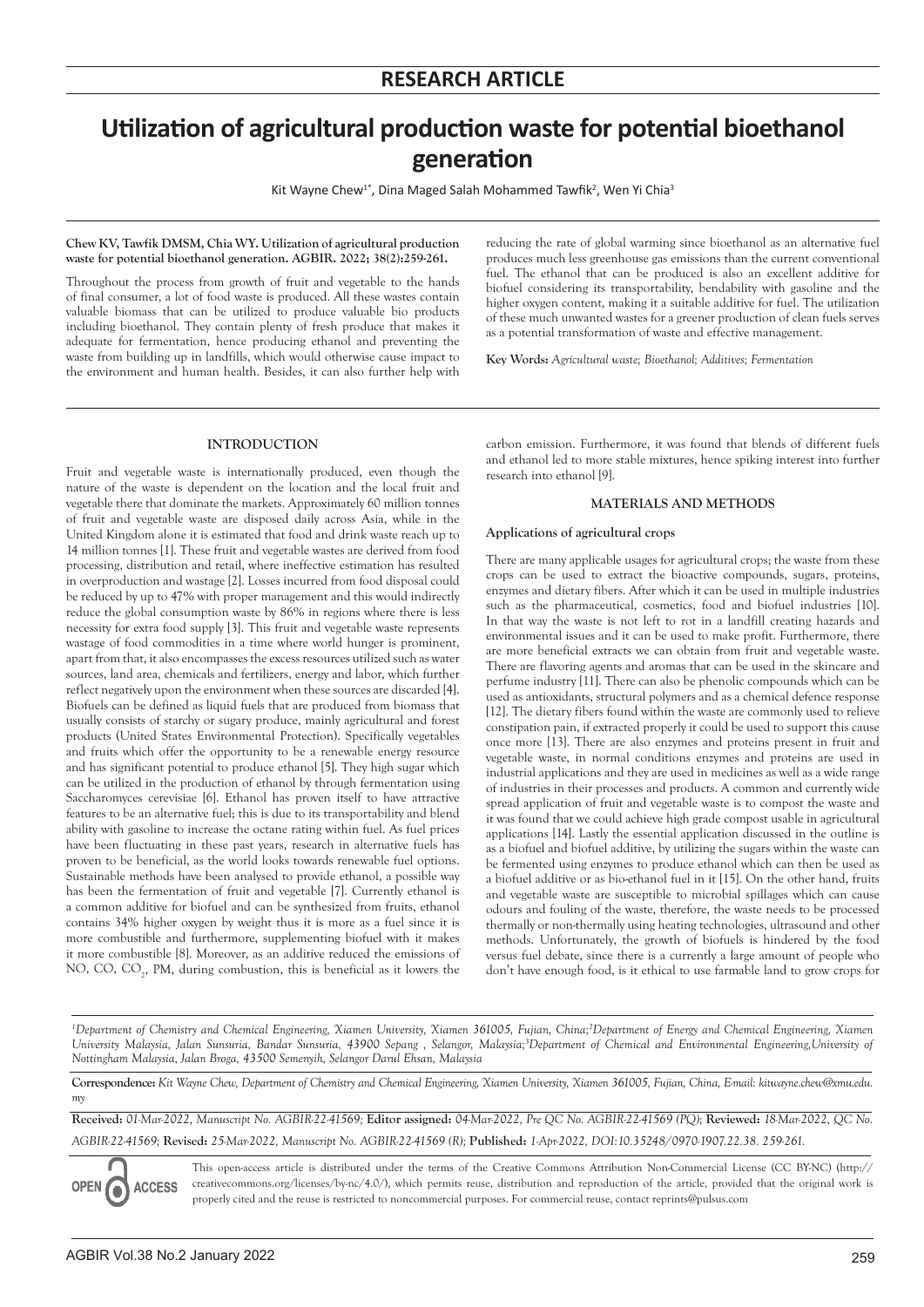any other purpose than food. Especially since the decrease in land available to grow food could lead to a price hike in food crops. On the other hand the arguments against biofuel crop growth do not take into account that the issue of food security is not unique to biofuel crop growth and it doesn't take into account the natural growth rate of food prices, moreover the direct effect is to be felt amongst the poorest of people of which there are many farmers who actually could largely benefit from growing biofuel crops [16]. This whole argument could be avoided with the use of fruit and vegetable waste, since it doesn't require extra land use or replacing the crops' main purpose.

### **RESULTS**

## **Potential of fruit and vegetable waste for bioethanol production**

As it was observed that as the amount of sugar in the fruit increased the conversion to ethanol was higher, therefore this shows a high potential of ethanol production by using Saccharomyces cerevisiae, therefore fruit and vegetable waste will through processing have the ability to produce a renewable fuel. It can be seen that there are common useful compounds found in fruit and vegetable waste such as polyphenols, dietary fibers, enzymes, proteins and bioactive compounds [17]. Indicating that there is large potential in waste from fruits and vegetables, since the compounds in reference are used in the pharmaceutical industry, the food industry, healthcare sector and the chemical industries. This is in addition to the aforementioned amount of sugars within which can be fermented and turned into ethanol to be used as an additive or as bio-ethanol, this could aid and support replacing fossil fuels with biofuels as the source is readily available and is a supposedly greener alternative, because of its potential to reduce greenhouse gas emissions in several everyday aspects.

On the other hand, second and third generation biofuels have a higher potential to reduce greenhouses gases as it only uses a marginal amount of land on the other hand no further agricultural growth is required when using waste fruits and vegetables, this is why there is no additional release of GHGs. Notably the use of biofuel in itself will not reduce GHGs that currently exist, the affect can only be observable if there is a simultaneous reduction of the production and usage of fossil fuels. Moreover, the benefits will only be prominent if biofuel emissions and resources don't displace those of fossil fuels.

# **Processing methods for biomass conversion**

The processing technologies of converting biomass into bioethanol can be conducted through two main methods, which are thermo-chemical conversion and biochemical conversion. Within the thermo-chemical processes, there are pyrolysis, gasification and liquefaction. These processes produce biochemical, biogas and syn-oil from waste biomass. While for biochemical conversion, processes like fermentation and hydrolysis are used to produce bioethanol and biodiesel [18,19]. Biodiesel is produced from Transesterification processes, which converts the triglycerides of vegetable oil to fatty acid methyl/ethyl esters by

# **TABLE 1**

**Chemical and physical properties of biofuel derived from vegetables** 

displacing the alcohol from an ester [20]. The characteristic of bioethanol which is comparable to petrol enables it to be used in spark ignition engines, and also to be used interchangeably for diesel that is used in compression ignition engines.

An exemplary process is summarized by the idea that fruits and vegetable waste contain significantly high amount of sugar which is the raw material that can be used to produce bioethanol using Saccharomyces cerevisiae. The initial stage is the pre-treatment step which includes chemical and biological treatment. There is chemical pre-treatment which involves the usage of acids and alkalis (such as dilute acid hydrolysis) working on the biomass, as for physical pretreatment the process converts the biomass to increase surface area accessibility and pore volume. Furthermore, other pretreatment options work on the idea to increase the accessibility and surface area for the enzyme and biomass and decreasing cellulose crystallinity. As for biological pretreatment, micro-organisms are used for the treatment (particularly fungi).

Bioethanol production is dependent on the type of fermentation process. Several types of fermentation include simultaneous saccharification and fermentation, (SSF), simultaneous saccharification, co-fermentation (SSCF) and separate hydrolysis and fermentation (SHF). The fermentation procedure is sensitive to pH changes and when using an acidic medium with moderate pH, a large yield of ethanol is observed. The process can also be undertaken continuously or batch wise. As for batches the amount is limited that can be processed at a time, while for a continuous process it is achieved by continuously adding the culture medium being used. The end results show that vegetables and fruits waste could potentially be utilized for the production of bioethanol from agricultural waste and management process. Saccharomyces cerevisiae showed a higher fermentation capability with a shorter cultivation time. When processing citrus fruits; it was found that after extraction the remainder of the fruits after consumption serves as a high-quality raw material for the fermentation of bioethanol. Bananas and pineapple peels when fermented with simultaneous saccharification, the maximum temperature and pH for the banana peels' fermentation was 30°C and 6, respectively. At these maximum conditions, different concentrations of yeast extract were utilized for the fermentation, and the study showed that the period to complete fermentation reduced drastically [21].

## **DISCUSSION**

# **Characteristics of biofuels from vegetables and fruits**

Properties of biofuel made from vegetables: The properties of biofuel developed from vegetables have the average properties as tested, are as followed and are compared [22] (Table 1). The average results found that the bioethanol content is around 6% less, the methanol content, chlorine and the water content are significantly less than the standard amount. On the other hand, the gum content, flash point, viscosity, density, heating value and the copper content are larger than the standard. The difference was not largely different than the standard values indicating that raw vegetable material can make bioethanol of acceptable quality.

| <b>Properties</b>         | Result         | <b>Standard for bioethanol</b> | <b>Properties</b>  | <b>Result</b>             | Standard for bioethanol   |
|---------------------------|----------------|--------------------------------|--------------------|---------------------------|---------------------------|
| <b>Bioethanol content</b> | 93.7%          | 99.5%                          | pH                 | 5.03                      | $6.5 - 9.0$               |
| Methanol content          | $0.0046$ mg/l  | 300 mg/l maximum               | Heating value      | $6,438$ kcal/kg           | 6380 kcal/kg              |
| Water content             | $0.52%$ vol    | 1.0% vol maximum               | Density            | $0.822$ g/cm <sup>3</sup> | $0.789$ g/cm <sup>3</sup> |
| Cu content                | $0.195$ mg/kg  | 0.1 mg/kg maximum              | Viscosity          | 2.397 cSt                 | 1.525 cSt                 |
| Gum content               | 5.76 mg/100 ml | 5.0 mg/ 100 ml maximum         | <b>Flash Point</b> | 12.24°C                   | $12^{\circ}$ C            |